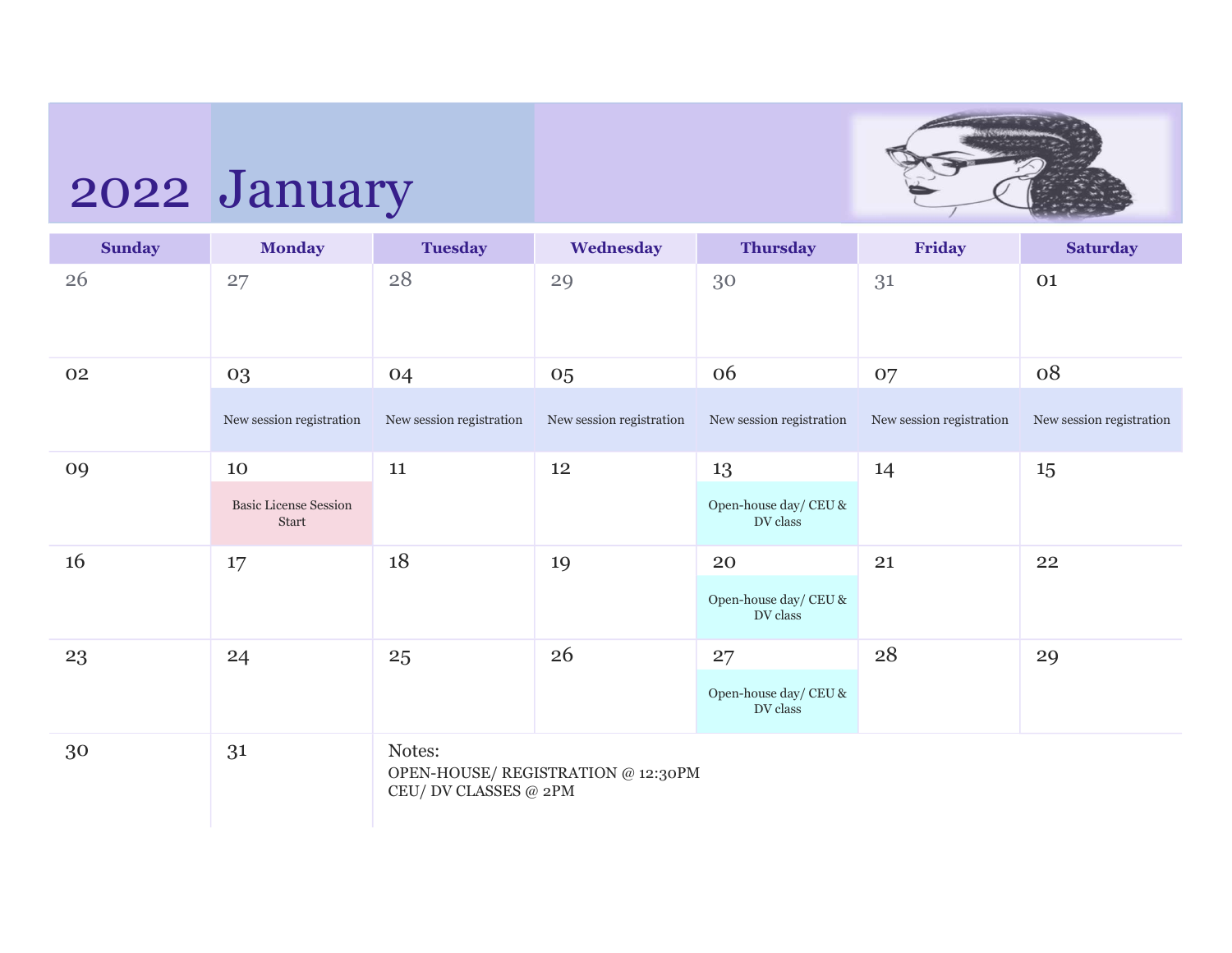

## 2022 February

| <b>Sunday</b> | <b>Monday</b> | <b>Tuesday</b>                  | Wednesday                          | <b>Thursday</b>                                                   | Friday | <b>Saturday</b> |
|---------------|---------------|---------------------------------|------------------------------------|-------------------------------------------------------------------|--------|-----------------|
| 30            | 31            | 01                              | 02                                 | 03<br>Open-house day/ CEU &<br>DV class                           | 04     | 05              |
| 06            | 07            | 08                              | 09                                 | 10<br>Open-house day/ $\mbox{CEU}$ &<br>$\operatorname{DV}$ class | 11     | 12              |
| 13            | 14            | 15                              | 16                                 | 17<br>Open-house day/ CEU &<br>$\operatorname{DV}$ class          | 18     | 19              |
| 20            | 21            | 22                              | 23                                 | 24<br>Open-house day/ $\operatorname{CEU}$ &<br>DV class          | 25     | 26              |
| 27            | 28            | 01                              | 02                                 | 03                                                                | 04     | 05              |
| 06            | 07            | Notes:<br>CEU/ DV CLASSES @ 2PM | OPEN-HOUSE/ REGISTRATION @ 12:30PM |                                                                   |        |                 |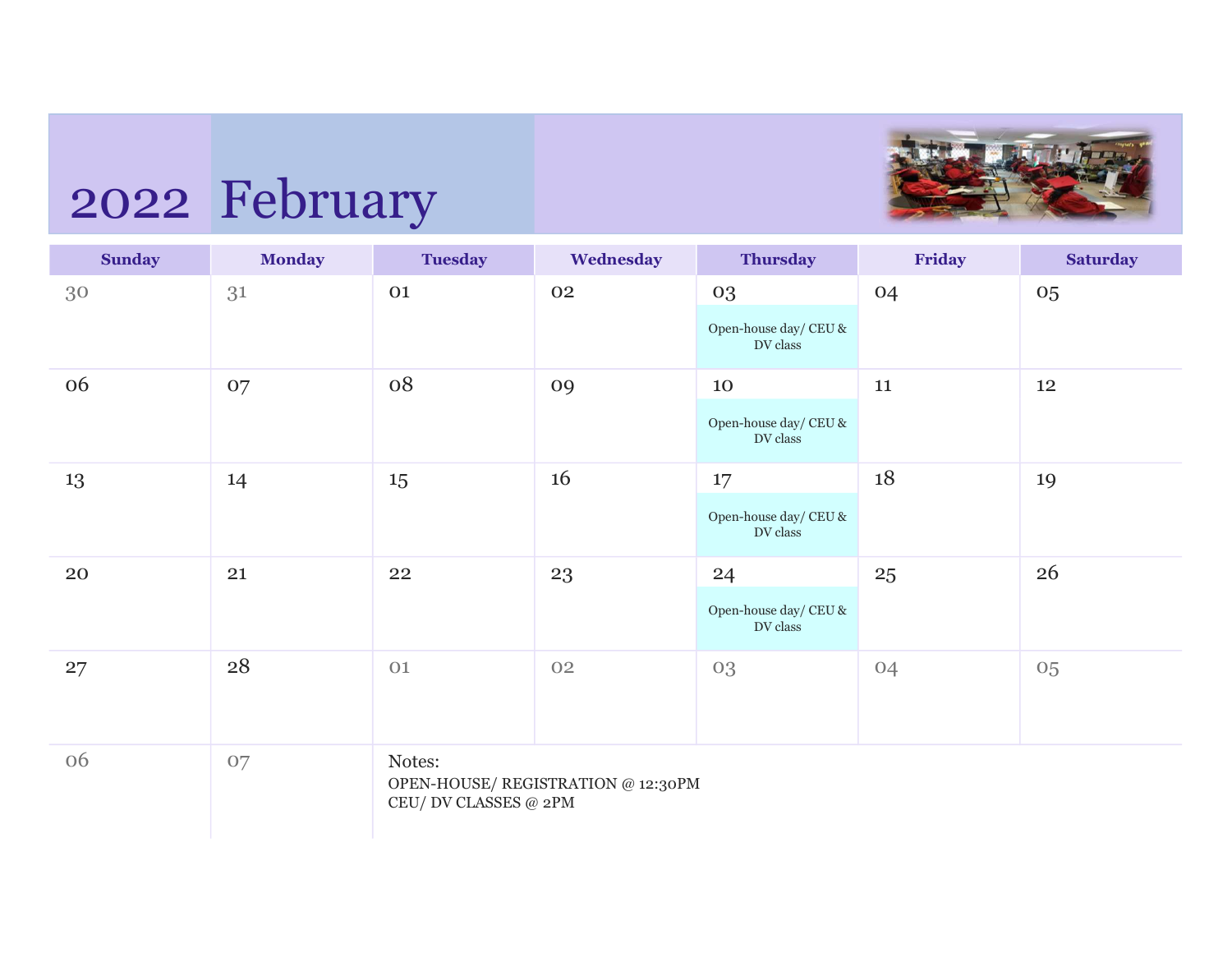

## 2022 March

| <b>Sunday</b>          | <b>Monday</b>                                  | <b>Tuesday</b>                  | Wednesday                          | <b>Thursday</b>                         | Friday                   | <b>Saturday</b>          |
|------------------------|------------------------------------------------|---------------------------------|------------------------------------|-----------------------------------------|--------------------------|--------------------------|
| 27                     | 28                                             | 01                              | 02                                 | 03<br>Open-house day/ CEU &<br>DV class | 04                       | 05                       |
| 06                     | 07                                             | 08                              | 09                                 | 10                                      | 11                       | 12                       |
| PRACTICAL DAY          | <b>TEACHER TRAINING</b><br><b>COURSE START</b> | <b>EXAM REVIEW WEEK</b>         | <b>EXAM REVIEW WEEK</b>            | <b>EXAM REVIEW WEEK</b>                 | <b>EXAM REVIEW WEEK</b>  |                          |
| 13                     | 14                                             | 15                              | 16                                 | 17                                      | 18                       | 19                       |
| <b>EXAMINATION DAY</b> |                                                |                                 |                                    | Open-house day/ CEU &<br>DV class       |                          |                          |
| 20                     | 21                                             | 22                              | 23                                 | 24                                      | 25                       | 26                       |
| <b>GRADUATION DAY</b>  | New session registration                       | New session registration        | New session registration           | New session registration                | New session registration | New session registration |
| 27                     | 28                                             | 29                              | 30                                 | 31                                      | 01                       | 02                       |
|                        | New session registration                       | New session registration        | New session registration           | New session registration                |                          |                          |
| 03                     | 04                                             | Notes:<br>CEU/ DV CLASSES @ 2PM | OPEN-HOUSE/ REGISTRATION @ 12:30PM |                                         |                          |                          |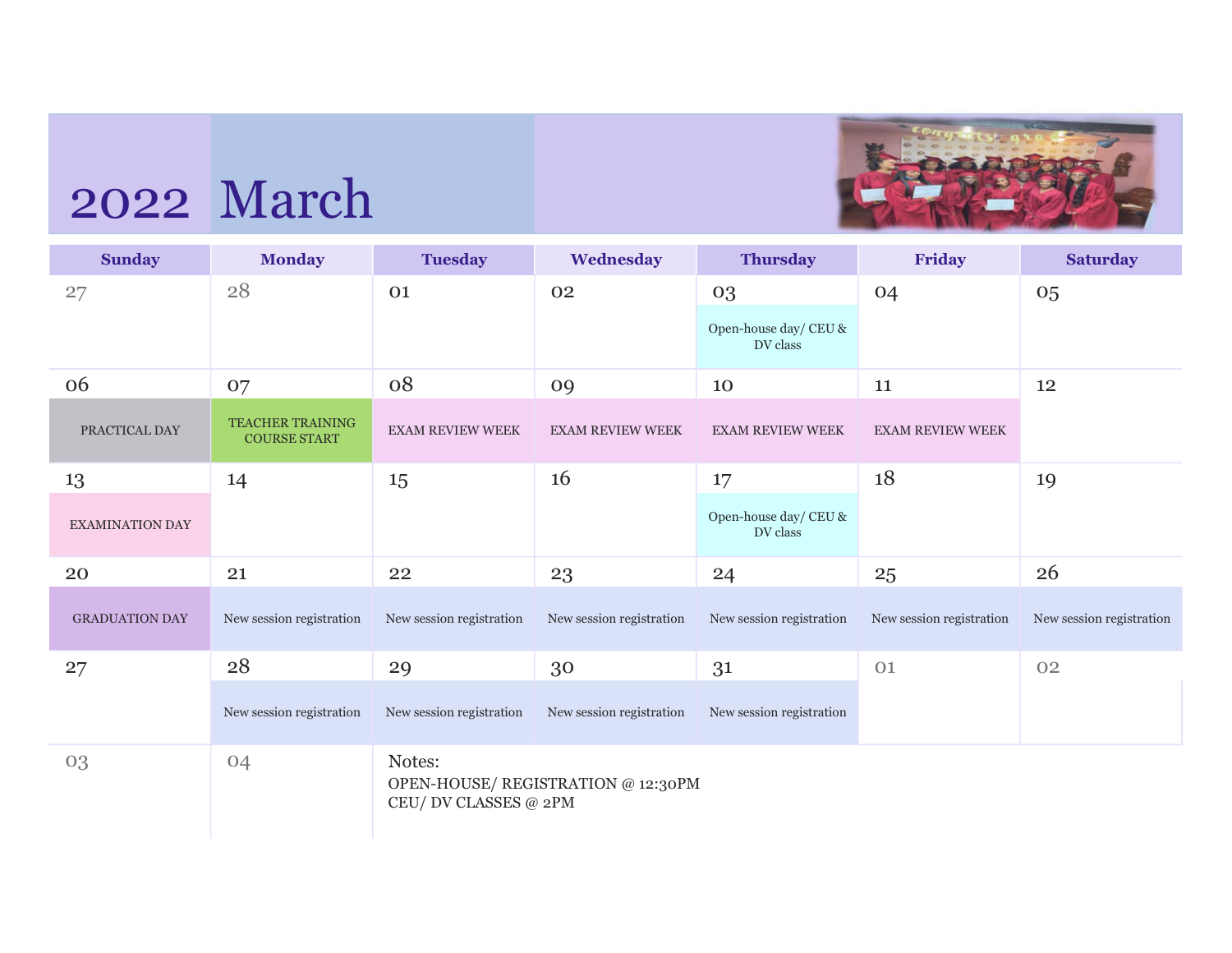

## 2022 April

| <b>Sunday</b> | <b>Monday</b>                         | <b>Tuesday</b>                  | Wednesday                          | <b>Thursday</b>                                             | Friday                   | <b>Saturday</b>          |
|---------------|---------------------------------------|---------------------------------|------------------------------------|-------------------------------------------------------------|--------------------------|--------------------------|
| 27            | 28                                    | 29                              | 30                                 | 31                                                          | 01                       | 02                       |
|               |                                       |                                 |                                    |                                                             | New session registration | New session registration |
| 03            | 04                                    | 05                              | 06                                 | 07                                                          | 08                       | 09                       |
|               | <b>Basic License Session</b><br>Start |                                 |                                    | Open-house day/ $\mbox{CEU}$ &<br>DV class                  |                          |                          |
| 10            | 11                                    | 12                              | 13                                 | 14                                                          | 15                       | 16                       |
|               |                                       |                                 |                                    | Open-house day/ CEU &<br>$\operatorname{DV}$ class          |                          |                          |
| 17            | 18                                    | 19                              | 20                                 | 21                                                          | 22                       | 23                       |
|               |                                       |                                 |                                    | Open-house day/ CEU &<br>$\operatorname{DV}$ class          |                          |                          |
| 24            | 25                                    | 26                              | 27                                 | 28                                                          | 29                       | 30                       |
|               |                                       |                                 |                                    | Open-house day/ $\mbox{CEU}$ &<br>$\operatorname{DV}$ class |                          |                          |
| 01            | 02                                    | Notes:<br>CEU/ DV CLASSES @ 2PM | OPEN-HOUSE/ REGISTRATION @ 12:30PM |                                                             |                          |                          |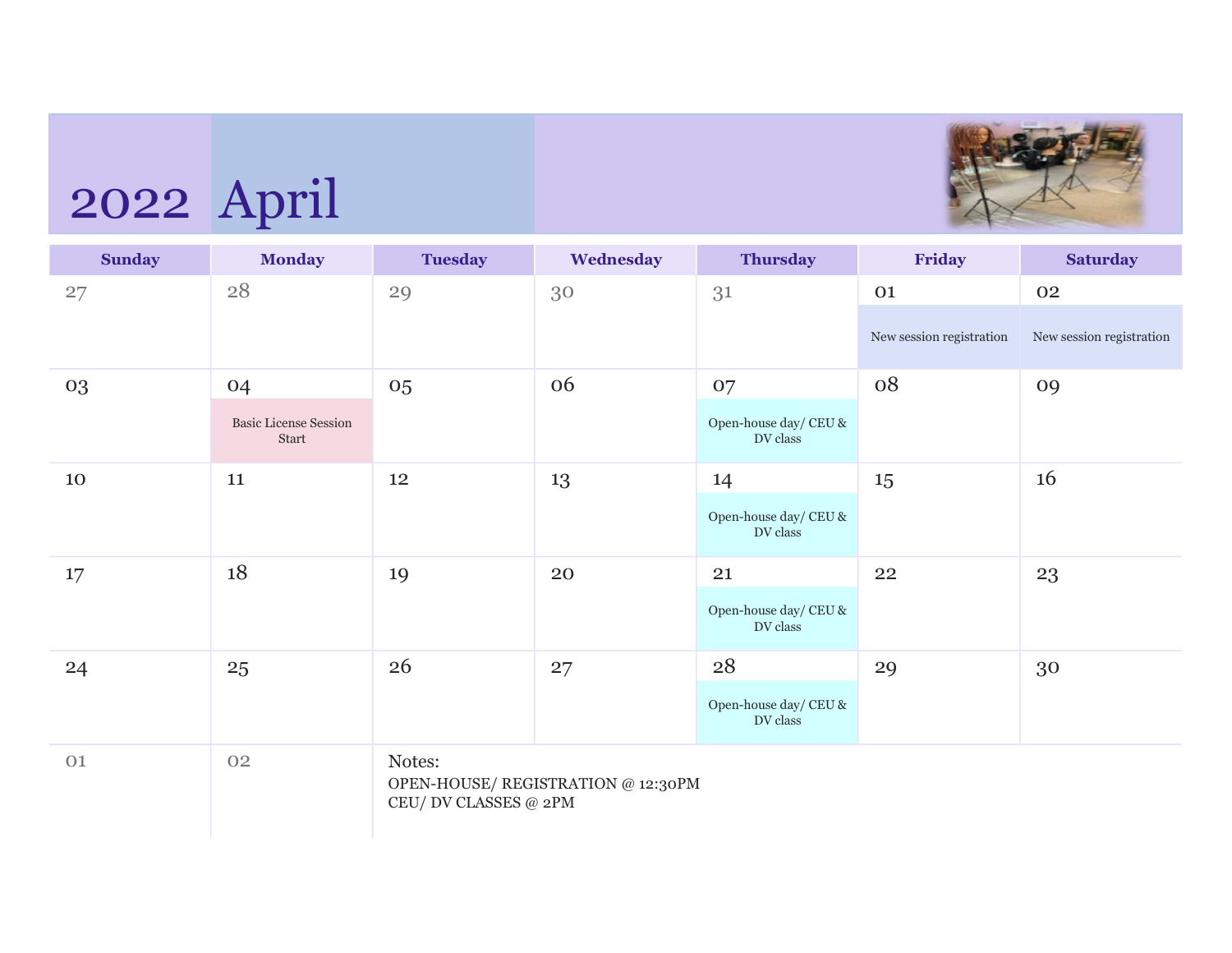

## 2022 May

| <b>Sunday</b>       | <b>Monday</b>                                        | <b>Tuesday</b>                  | Wednesday                          | <b>Thursday</b>                                          | Friday | <b>Saturday</b> |
|---------------------|------------------------------------------------------|---------------------------------|------------------------------------|----------------------------------------------------------|--------|-----------------|
| 01                  | 02                                                   | 03                              | 04                                 | 05<br>Open-house day/ $\mbox{CEU}$ &<br>DV class         | 06     | 07              |
| 08                  | 09                                                   | 10                              | 11                                 | 12<br>Open-house day/ CEU &<br>DV class                  | 13     | 14              |
| 15                  | 16                                                   | 17                              | 18                                 | 19<br>Open-house day/ $\mbox{CEU}$ &<br>DV class         | 20     | 21              |
| 22                  | 23                                                   | 24                              | 25                                 | 26<br>Open-house day/ CEU &<br>$\operatorname{DV}$ class | 27     | 28              |
| 29<br>PRACTICAL DAY | 30<br><b>TEACHER TRAINING</b><br><b>COURSE START</b> | 31<br><b>EXAM REVIEW WEEK</b>   | 01                                 | 02                                                       | 03     | 04              |
| 05                  | 06                                                   | Notes:<br>CEU/ DV CLASSES @ 2PM | OPEN-HOUSE/ REGISTRATION @ 12:30PM |                                                          |        |                 |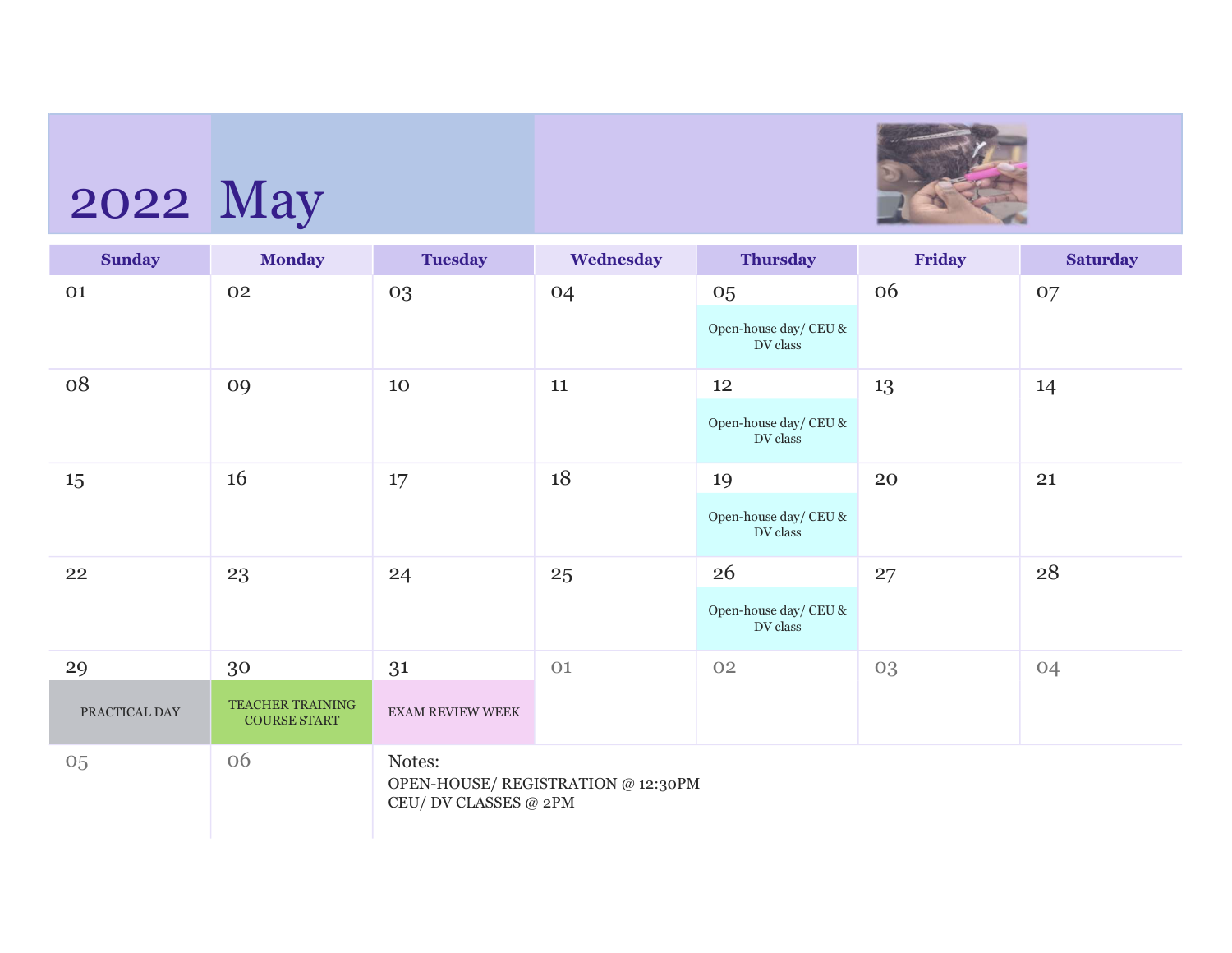

## 2022 June

| <b>Sunday</b>          | <b>Monday</b>                         | <b>Tuesday</b>                  | Wednesday                          | <b>Thursday</b>                   | Friday                   | <b>Saturday</b>          |
|------------------------|---------------------------------------|---------------------------------|------------------------------------|-----------------------------------|--------------------------|--------------------------|
| 29                     | 30                                    | 31                              | 01                                 | 02                                | 03                       | 04                       |
|                        |                                       |                                 | <b>EXAM REVIEW WEEK</b>            | <b>EXAM REVIEW WEEK</b>           | <b>EXAM REVIEW WEEK</b>  |                          |
| 05                     | 06                                    | 07                              | 08                                 | 09                                | 10                       | 11                       |
| <b>EXAMINATION DAY</b> |                                       |                                 |                                    | Open-house day/ CEU &<br>DV class |                          |                          |
| 12                     | 13                                    | 14                              | 15                                 | 16                                | 17                       | 18                       |
| <b>GRADUATION DAY</b>  | New session registration              | New session registration        | New session registration           | New session registration          | New session registration | New session registration |
| 19                     | 20                                    | 21                              | 22                                 | 23                                | 24                       | 25                       |
|                        | New session registration              | New session registration        | New session registration           | New session registration          | New session registration | New session registration |
| 26                     | 27                                    | 28                              | 29                                 | 30                                | 01                       | 02                       |
|                        | <b>Basic License Session</b><br>Start |                                 |                                    | Open-house day/ CEU &<br>DV class |                          |                          |
| 03                     | 04                                    | Notes:<br>CEU/ DV CLASSES @ 2PM | OPEN-HOUSE/ REGISTRATION @ 12:30PM |                                   |                          |                          |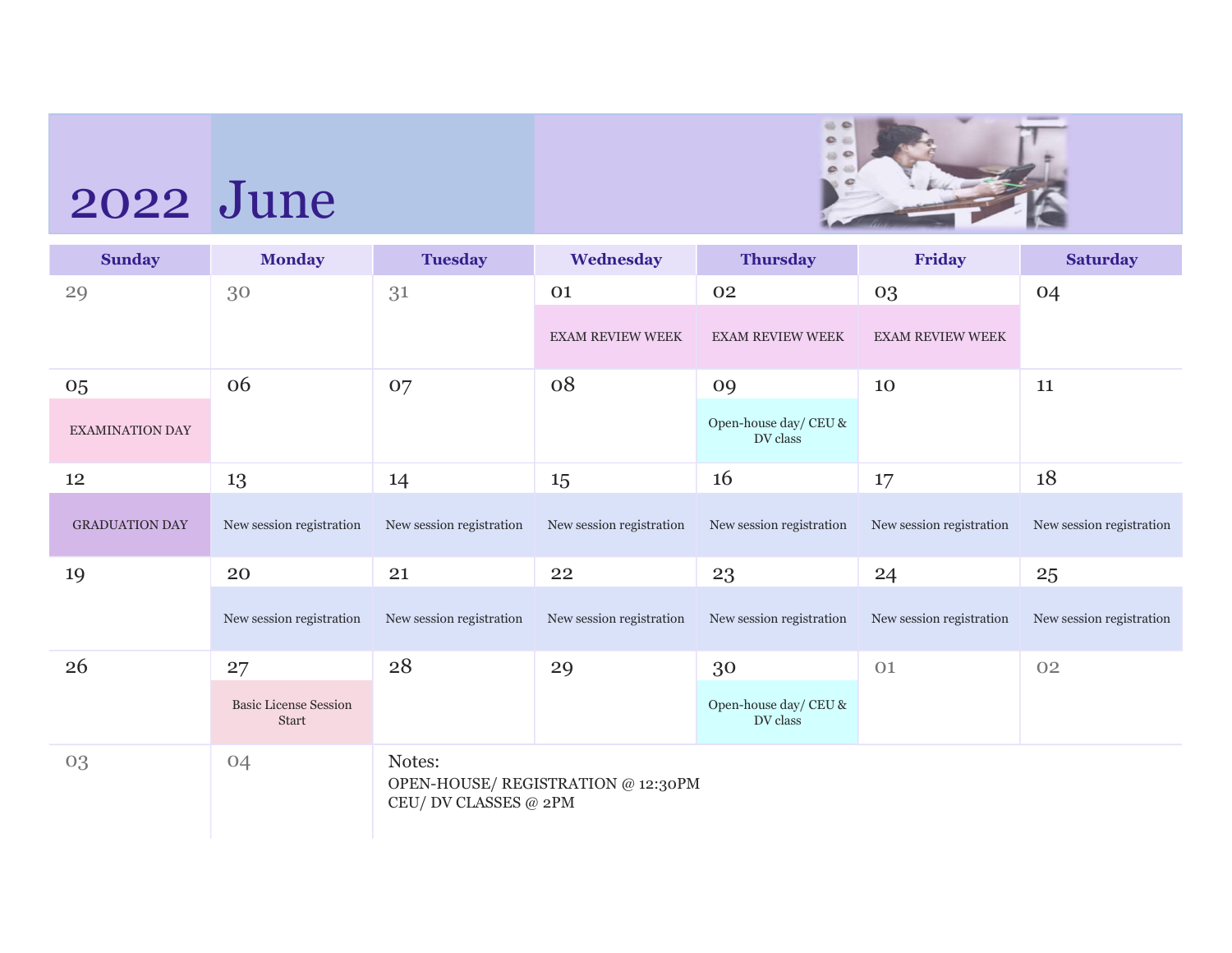

# 2022 July

| <b>Sunday</b> | <b>Monday</b> | <b>Tuesday</b>                  | Wednesday                          | <b>Thursday</b>                         | Friday | <b>Saturday</b> |
|---------------|---------------|---------------------------------|------------------------------------|-----------------------------------------|--------|-----------------|
| 26            | 27            | $28\,$                          | 29                                 | 30                                      | 01     | 02              |
| 03            | 04            | 05                              | 06                                 | 07<br>Open-house day/ CEU &<br>DV class | 08     | 09              |
| 10            | 11            | 12                              | 13                                 | 14<br>Open-house day/ CEU &<br>DV class | 15     | 16              |
| 17            | 18            | 19                              | 20                                 | 21<br>Open-house day/ CEU &<br>DV class | 22     | 23              |
| 24            | 25            | 26                              | 27                                 | 28<br>Open-house day/ CEU &<br>DV class | 29     | 30              |
| 31            | 01            | Notes:<br>CEU/ DV CLASSES @ 2PM | OPEN-HOUSE/ REGISTRATION @ 12:30PM |                                         |        |                 |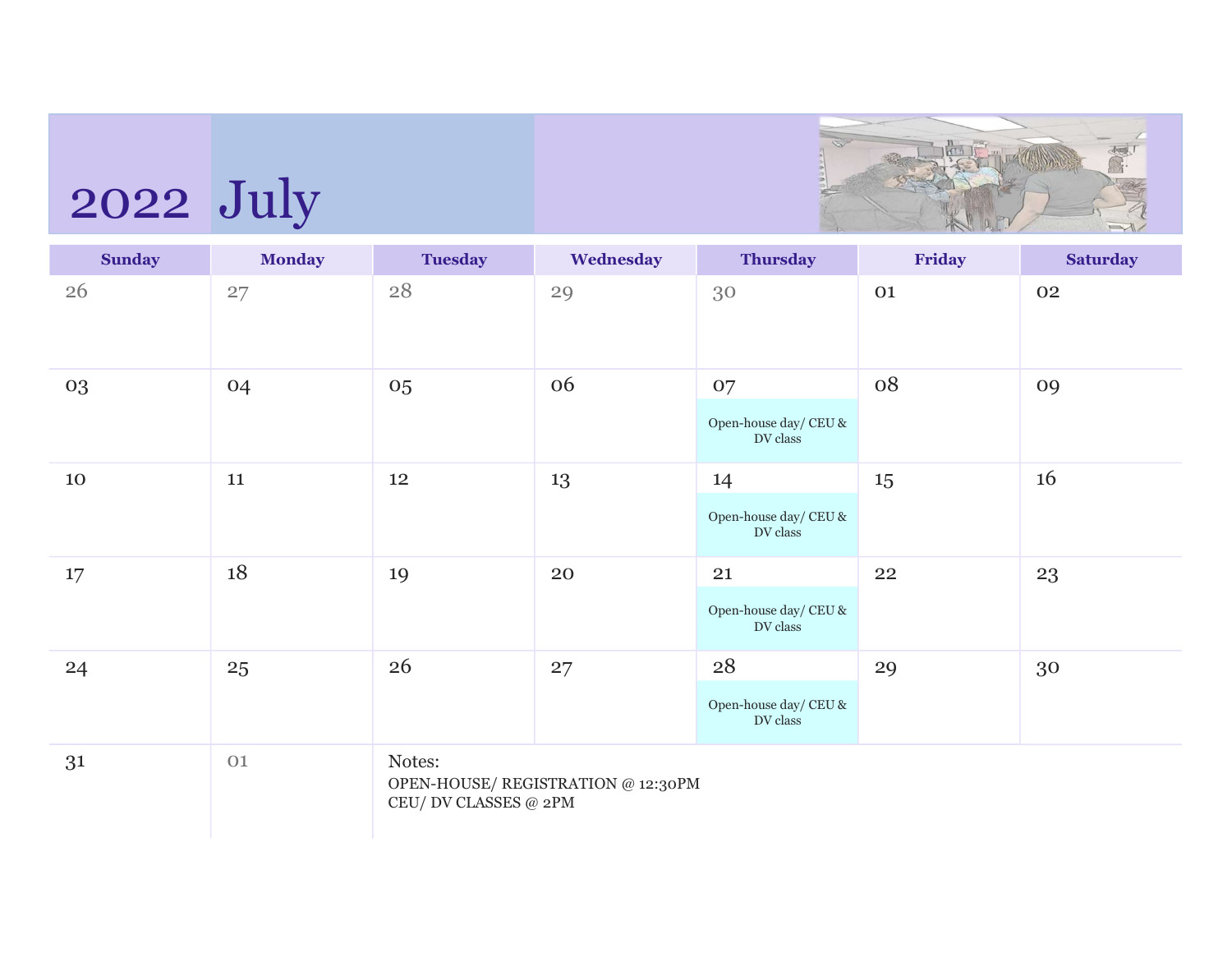

## 2022 August

| <b>Sunday</b>          | <b>Monday</b>                           | <b>Tuesday</b>                    | Wednesday                          | <b>Thursday</b>                         | Friday                  | <b>Saturday</b> |
|------------------------|-----------------------------------------|-----------------------------------|------------------------------------|-----------------------------------------|-------------------------|-----------------|
| 31                     | 01                                      | 02                                | 03                                 | 04<br>Open-house day/ CEU &<br>DV class | 05                      | 06              |
| 07                     | 08                                      | 09                                | 10                                 | 11<br>Open-house day/ CEU &<br>DV class | 12                      | 13              |
| 14                     | 15                                      | 16                                | 17                                 | 18<br>Open-house day/ CEU &<br>DV class | 19                      | 20              |
| 21                     | 22                                      | 23                                | 24                                 | 25                                      | 26                      | 27              |
| PRACTICAL DAY          | TEACHER TRAINING<br><b>COURSE START</b> | <b>EXAM REVIEW WEEK</b>           | <b>EXAM REVIEW WEEK</b>            | <b>EXAM REVIEW WEEK</b>                 | <b>EXAM REVIEW WEEK</b> |                 |
| 28                     | 29                                      | 30                                | 31                                 | 01                                      | 02                      | 03              |
| <b>EXAMINATION DAY</b> |                                         |                                   |                                    |                                         |                         |                 |
| 04                     | 05                                      | Notes:<br>CEU/ DV CLASSES $@$ 2PM | OPEN-HOUSE/ REGISTRATION @ 12:30PM |                                         |                         |                 |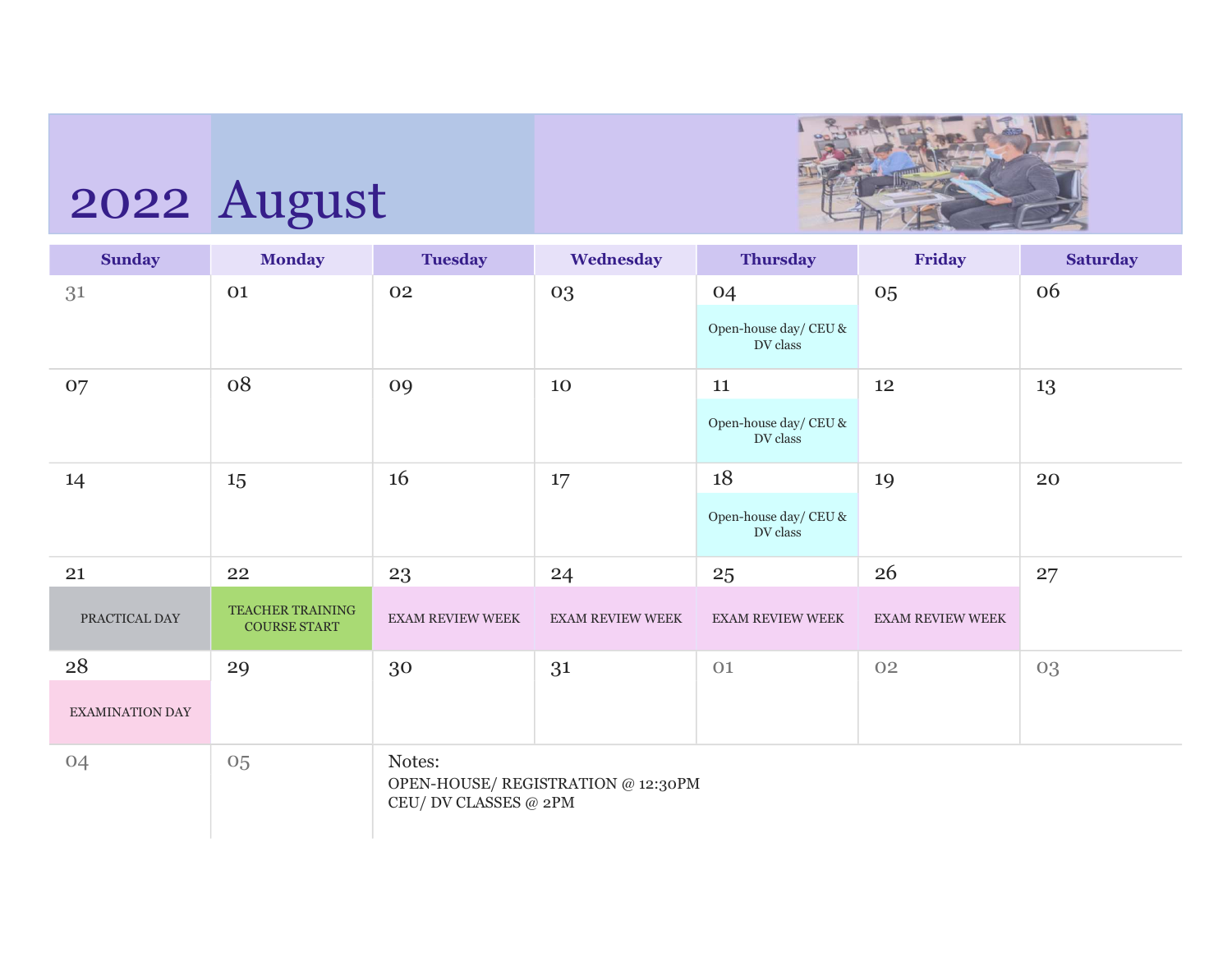

## 2022 September

| <b>Sunday</b>         | <b>Monday</b>                         | <b>Tuesday</b>                  | Wednesday                          | <b>Thursday</b>                   | Friday                   | <b>Saturday</b>          |
|-----------------------|---------------------------------------|---------------------------------|------------------------------------|-----------------------------------|--------------------------|--------------------------|
| 28                    | 29                                    | 30                              | 31                                 | 01                                | 02                       | 03                       |
|                       |                                       |                                 |                                    | Open-house day/ CEU &<br>DV class |                          |                          |
| 04                    | 05                                    | 06                              | 07                                 | 08                                | 09                       | 10                       |
| <b>GRADUATION DAY</b> | New session registration              | New session registration        | New session registration           | New session registration          | New session registration | New session registration |
| 11                    | 12                                    | 13                              | 14                                 | 15                                | 16                       | 17                       |
|                       | New session registration              | New session registration        | New session registration           | New session registration          | New session registration | New session registration |
| 18                    | 19                                    | 20                              | 21                                 | 22                                | 23                       | 24                       |
|                       | <b>Basic License Session</b><br>Start |                                 |                                    | Open-house day/ CEU &<br>DV class |                          |                          |
| 25                    | 26                                    | 27                              | 28                                 | 29                                | 30                       | 01                       |
|                       |                                       |                                 |                                    | Open-house day/ CEU &<br>DV class |                          |                          |
| 02                    | 03                                    | Notes:<br>CEU/ DV CLASSES @ 2PM | OPEN-HOUSE/ REGISTRATION @ 12:30PM |                                   |                          |                          |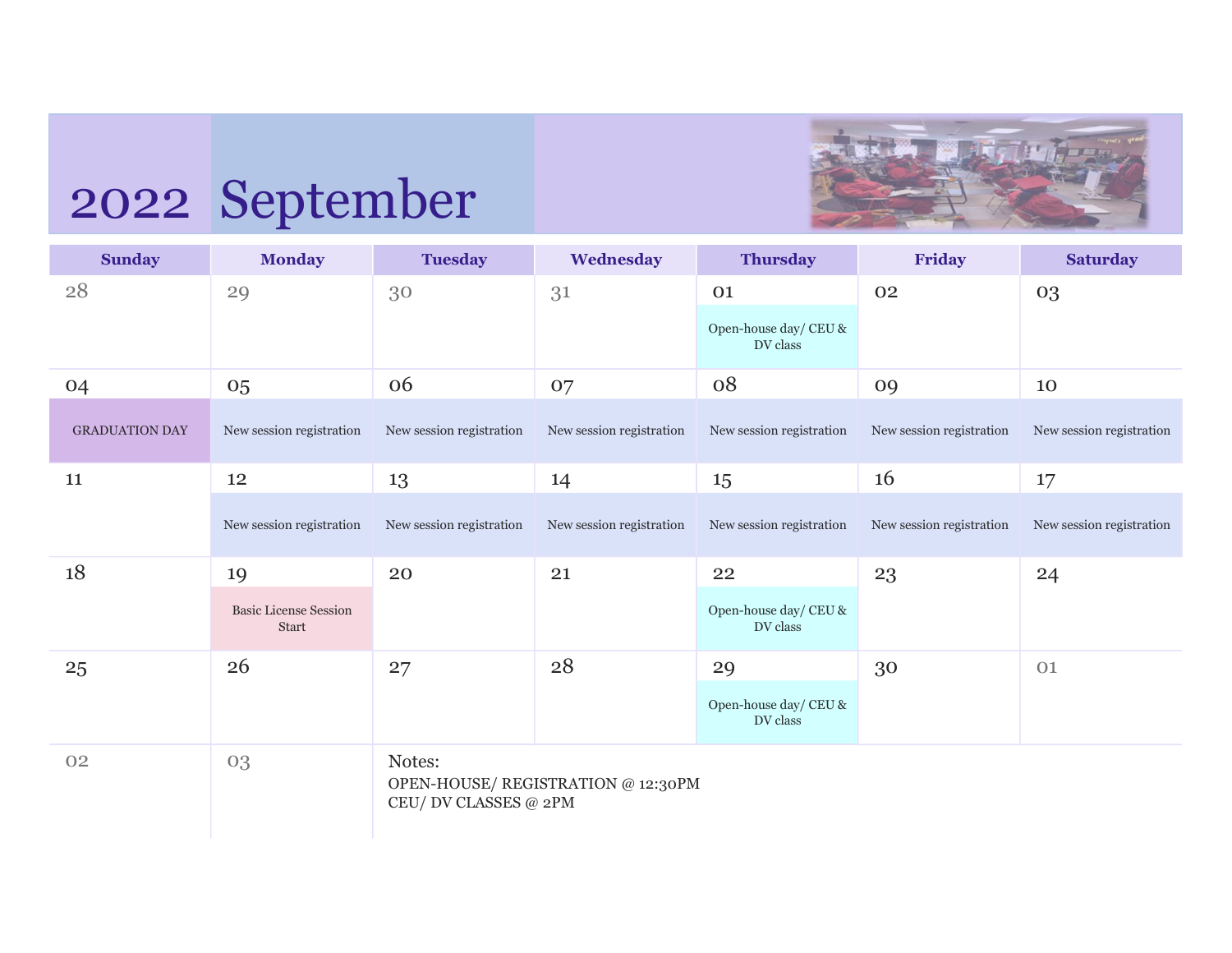## 2022 October



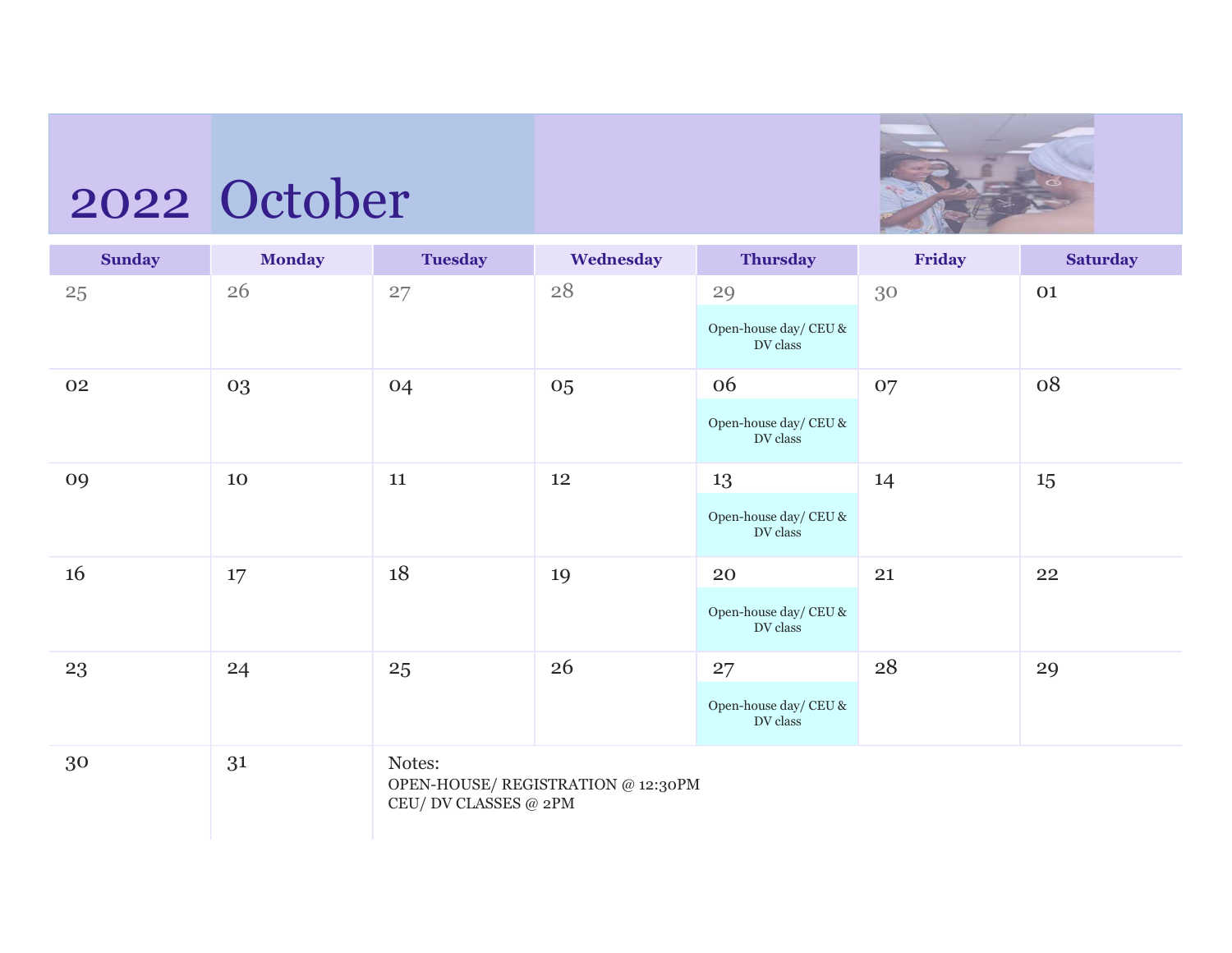

# 2022 November

| <b>Sunday</b>         | <b>Monday</b>                           | <b>Tuesday</b>                  | Wednesday                          | <b>Thursday</b>                                  | Friday                  | <b>Saturday</b> |
|-----------------------|-----------------------------------------|---------------------------------|------------------------------------|--------------------------------------------------|-------------------------|-----------------|
| 30                    | 31                                      | 01                              | 02                                 | 03<br>Open-house day/ CEU &<br>DV class          | 04                      | 05              |
| 06                    | 07                                      | 08                              | 09                                 | 10<br>Open-house day/ $\mbox{CEU}$ &<br>DV class | 11                      | 12              |
| 13                    | 14                                      | 15                              | 16                                 | 17                                               | 18                      | 19              |
| PRACTICAL DAY         | TEACHER TRAINING<br><b>COURSE START</b> | <b>EXAM REVIEW WEEK</b>         | <b>EXAM REVIEW WEEK</b>            | <b>EXAM REVIEW WEEK</b>                          | <b>EXAM REVIEW WEEK</b> |                 |
| 20                    | 21                                      | 22                              | 23                                 | 24                                               | 25                      | 26              |
| EXAMINATION DAY       |                                         |                                 |                                    | Open-house day/ $\mbox{CEU}$ &<br>DV class       |                         |                 |
| 27                    | 28                                      | 29                              | 30                                 | 01                                               | 02                      | 03              |
| <b>GRADUATION DAY</b> |                                         |                                 |                                    |                                                  |                         |                 |
| 04                    | 05                                      | Notes:<br>CEU/ DV CLASSES @ 2PM | OPEN-HOUSE/ REGISTRATION @ 12:30PM |                                                  |                         |                 |